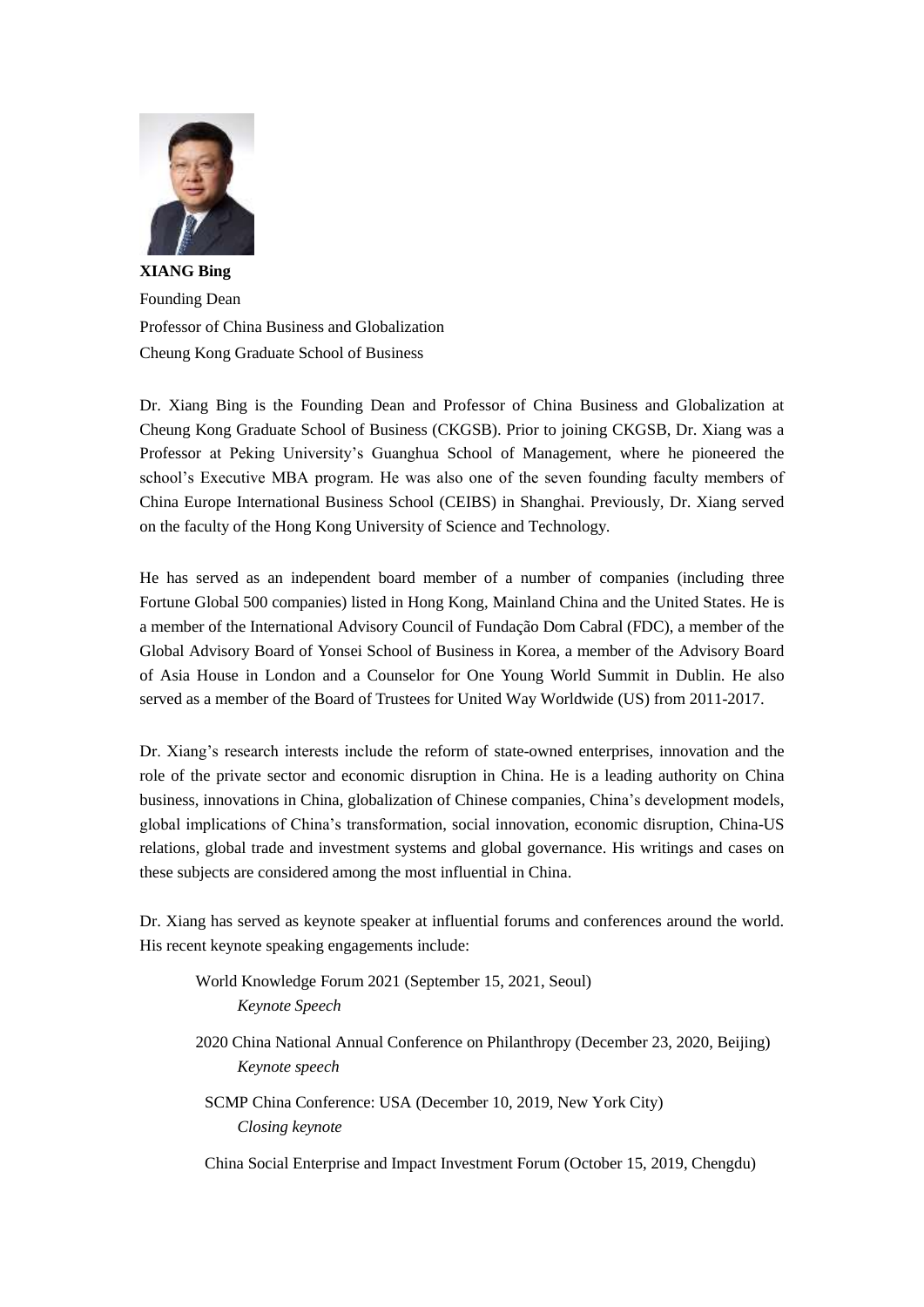## *First opening keynote*

Special talk for the Pheu Thai Party, the largest party in Thailand (September 2, 2019, Bangkok)

*Attended by 350 members of the parliament of Thailand*

Trade and Development Regional Forum 2019 (September 2, 2019, Bangkok) *One of the Keynote Speeches; Attended by half of the members (350 people) of the National Assembly of Thailand* 

Harvard China Forum (2017, 2018 and 2019, Harvard University) *One of the closing keynote speeches (April 21, 2017); First keynote speech in the opening ceremony (April 16, 2018); One of the first keynote speeches in the opening ceremony (April 13, 2019)*

- 2018 China National Annual Conference on Philanthropy (December 21, 2018, Beijing) *First opening keynote*
- 2018 United Way Roundtable on Philanthropy (October 2, 2018, Banff) *One of the keynote speeches*

Center for Strategic and International Studies Seminar (September 28, 2018, Washington D.C.)

*Lunch keynote and roundtable panelist* 

- Foreign Policy Association Seminar (September 27, 2018, New York City) *Lunch keynote for members of the Board of Trustees*
- FT Banking Summit (November 30, 2017, London) *Closing keynote*
- China-Europe Trade and Investment Forum (March 29, 2017, Brussels) *First opening keynote*
- CKGSB-Brookings US-China Forum (December 14, 2016, New York City) *Opening keynote; Dialogue with Mr. Henry Kissinger, the 56th United States Secretary of State and the 8th National Security Advisor*
- Sydney China Business Forum (October 24, 2016, Sydney) *First opening keynote*

Inaugural "A New Business Civilization Forum" & 2nd "CKGSB-Harvard Kennedy School Global Symposium" (July 8, 2016, Beijing) *First opening keynote*

- US Committee of 100 Annual Conference (April 16, 2016, Los Angeles) *One of the two opening keynote speakers; With Mr. Ed Royce, then Chair of the House Foreign Affairs Committee*
- APEC Global Innovator Conference (September 4, 2015, Beijing)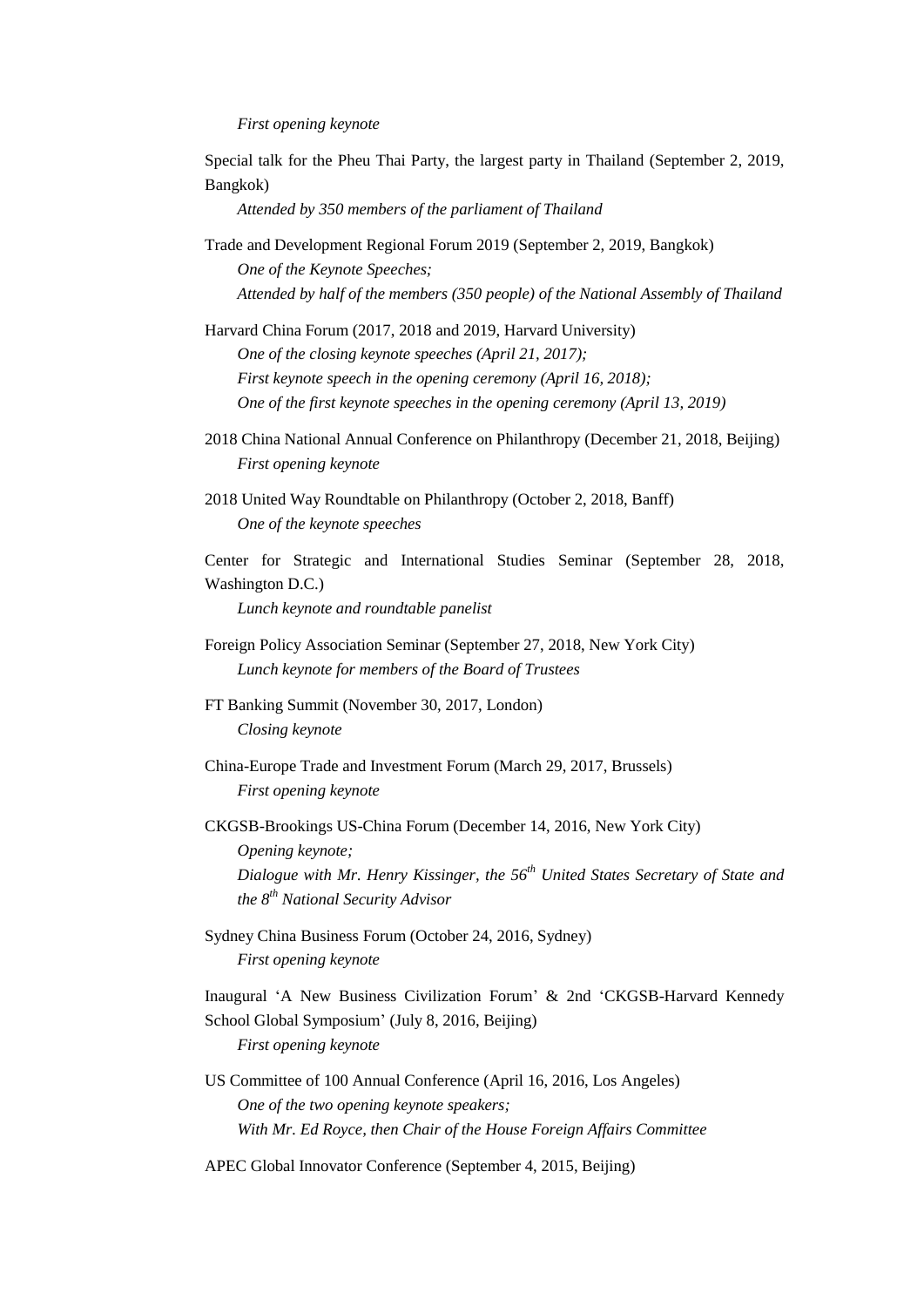*Opening session with Mr. Edmund S. Phelps, Winner of the Nobel Prize in Economics and Director of the Center on Capitalism and Society at Columbia University*

- World Pension Forum (August 24-27, 2014, Aspen, Colorado, USA) *Keynote speech; Introduced by Bill Mayer, Chairman Emeritus of the Aspen Institute*
- Yougov-Cambridge Forum 2013 (September 12, 2013, London) *One of the keynote speeches*
- Clifford Chance Seminar during World Economic Forum (January 31, 2013, Davos) *One of the two lunch keynotes*

## *Webinars*

World Chinese Economic Summit (December 21, 2020)

*First Session; With Dr. Ma Weihua, Former President & CEO of China Merchants Bank, Dr. Wang Huiyao, Chairman of Centre for China & Globalization, Sir Danny Alexander, Vice President & Corporate Secretary of Asian Infrastructure Investment Bank (AIIB), Dr. Yan Lijin, President of Silk Road International Foundation, Tan Sri Lim Gait Tong, Chairman of China-ASEAN Business Association (CABA) & Farlim Group, Mr. Ian C. Buchanan, Chairman of Australian Pacific Economic Cooperation Committee (AusPECC), Prof. Keyu Jin, Associate Professor of Economics of London School of Economics, and Dr. Edward Tse, Chairman & CEO of Gao Feng Advisory Company; Hosted by KSI Strategic Institute for Asia Pacific*

CKGSB US-China Annual Closed-door Summit (December 9, 2020)

*Keynote speech; With Craig Allen, President of the US-China Business Council and Former US Ambassador, Antonio Battista, Dean of Fundação Dom Cabral (a top-ranked business school in Brazil), Juan Cortina Gallardo, CEO of Group Azucarero, Peter Brady, Senior Partner of RSM US LLP (6th largest accounting firm globally) and Doreen Wang, CEO of Kantar China; Hosted by Cheung Kong Graduate School of Business*

Closed-door Webinar: Can Climate Change be a Catalyst for Economic Growth? (November 14, 2020)

*Keynote speech; With Dr. Michael Frendo, Chairman of GoldCrest Club, HE*  Hakima El Haite, Former Minister of the Environment of the Kingdom of *Morocco and Special Envoy to COP22, Dr. Fu Chengyu, Professor of Management Practice of Governance and Innovations at Large Corporations of CKGSB & Former Chairman/CEO of CNOOC and SINOPEC, and Christophe Donay, Chief Strategies & Head of Asset Allocation of Pictet; Co-hosted by Cheung Kong Graduate School of Business and GoldCrest Club*

Webinar for over 30 senior executives in Bank Indonesia on economic leadership (October 6, 2020)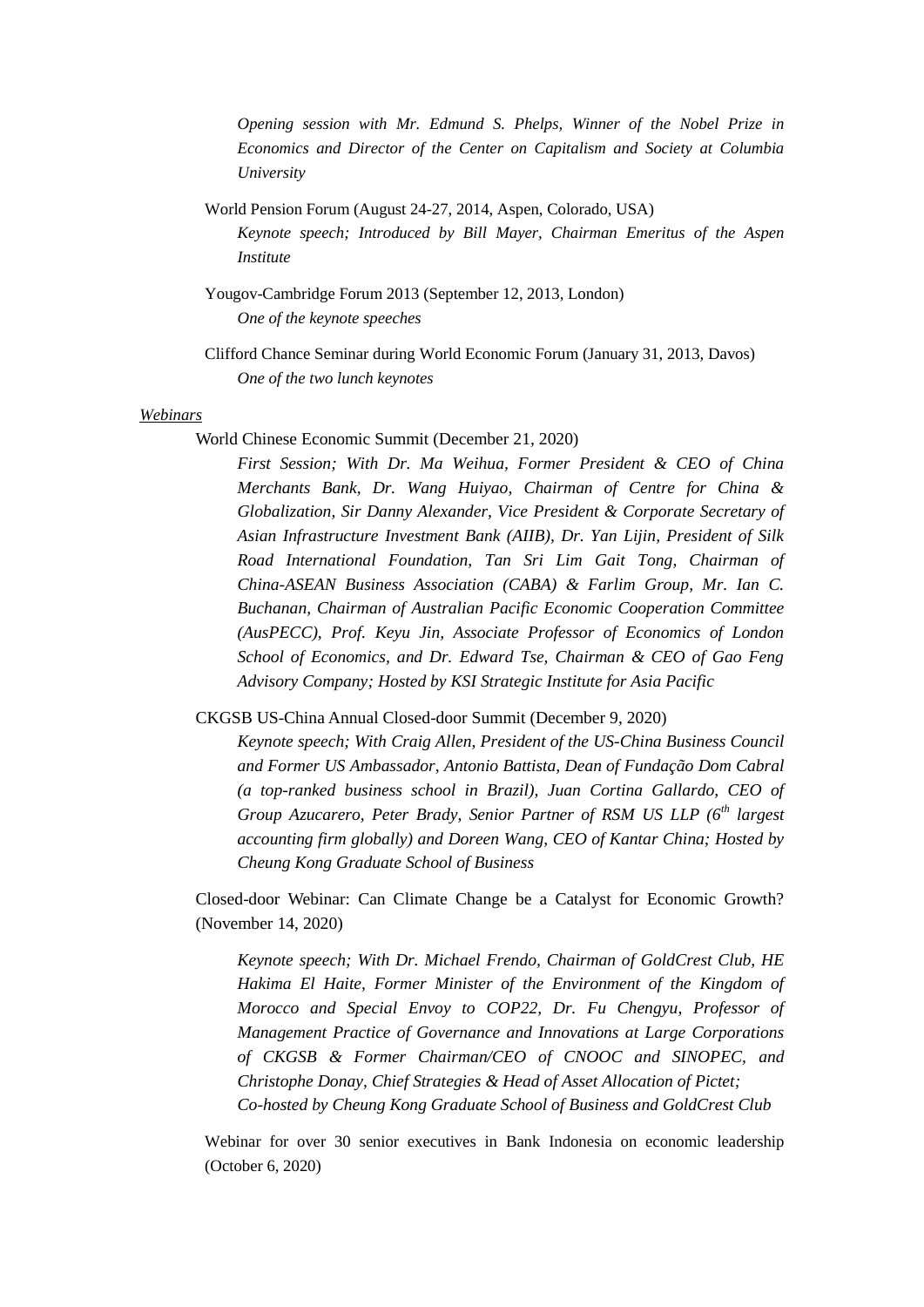*Keynote speech; With Dr. Boediono, Former Governor of Bank Indonesia and Former Vice President of Indonesia; Hosted by Bank Indonesia*

Webinar: China and Globalisation after COVID-19 (September 11, 2020)

*Keynote speech; With Rt. Hon. Lord Hague of Richmond, former UK Foreign Secretary and Chair of Linklaters' International Advisory Group and Taimur Baig, Managing Director and Chief Economist of DBS Bank Hosted by Asia House in London*

Webinar: Update on Washington (August 13, 2020)

*With Craig Allen, President of the US-China Business Council and Former US Ambassador Hosted by the Cheung Kong Graduate School of Business*

Center for China and Globalization closed-door webinar with GoldCrest Club (May 30, 2020)

*With Mr. Wang Huiyao, Founder and President of the Center for China and Globalization, and Mr. Chen Dong, Chief Economist Asia of Pictet; Hosted by the Center for China and Globalization* 

Asian Leadership Conference webinar: Global Economic Recovery from COVID-19 Pandemic (May 20, 2020)

*With Professor Robert Barro, Paul M. Warburg Professor of Economics at Harvard University;* 

*Hosted by the Chosun Ilbo, Korea*

Bo"ao Dialogue: COVID-19 vs Globalization (April 29, 2020)

*With Mr. Thomas L. Friedman, Author, Reporter and Recipient of three Pulitzer Prizes, Mr. Joseph S. Nye, Former Dean of Harvard Kennedy School of Government, and Mr. Wang Huiyao, Founder and President of the Center for China and Globalization;* 

*Hosted by Bo'ao Forum for Asia*

*Conferences*

Dr. Xiang has participated in prominent closed-door conferences, including:

Rome Roundtable *by the Global Foundation* (2017, 2018, 2019 and 2020)

*January 13, 2017, Rome; June 15-16, 2018, Rome; June 19&21, 2019, London & Paris; November 16-17, 2020, webinar*

Ditchley Foundation Annual Forum (2010, 2012 and 2018, Ditchley Park, Oxfordshire, UK; 2021, closed-door webinar)

*One of the 40 invited participants (November 18-20, 2010); One of the 35 invited participants (November 15-17, 2012);*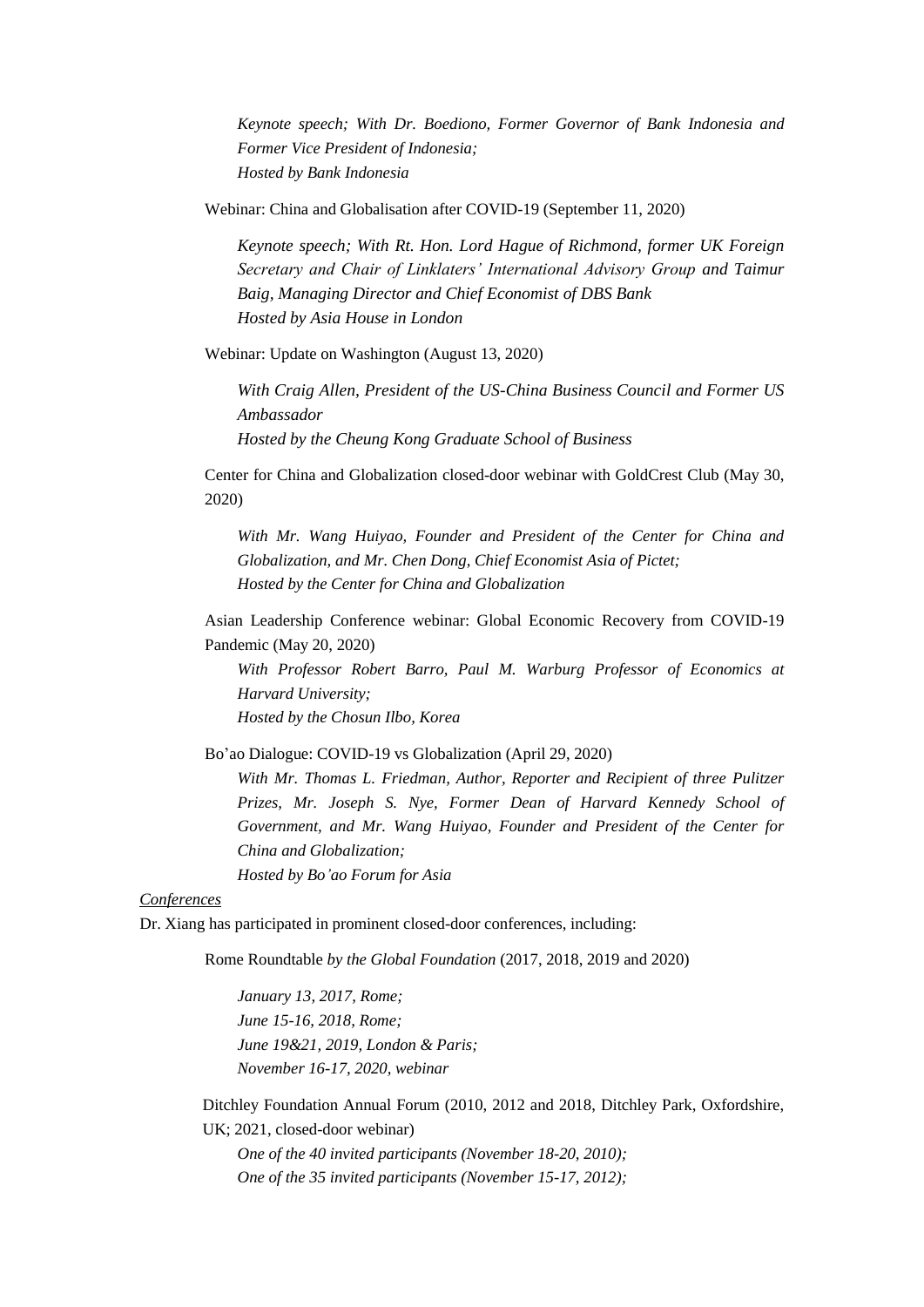*First Co-Chairman (December 6-8, 2018); Plenary Session speaker (April 22-23, 2021), webinar;*

*Plenary Session speaker (May 20-21, 2021), webinar*Yale CEO Summit (June 7-8, 2016, New York City)

## *Seminars at Academic Institutions*

The Wharton School of the University of Pennsylvania (December 9, 2019, Philadelphia)

Institut Européen d'Administration des Affaires (INSEAD) (December 2, 2019, Singapore)

Lee Kong Chian School of Business of Singapore Management University (November 8, 2019, Singapore)

*Keynote speech and public lecture as The Ho Bee Visiting Professorship in Chinese Economy and Business*

Harvard Kennedy School of Government (September 18, 2017, Cambridge, Massachusetts, USA)

Oxford University (May 13, 2017, Oxford, UK) *Speaker and panelist at the "Responsible Business Forum"*

Stanford Center for Professional Development (April 29, 2015, Stanford University, Palo Alto, California)

## *Other Speaking Engagements*

World Economic Forum

Bo"ao Forum for Asia

Saint Petersburg International Economic Forum

Fortune Global Forum

Economist Innovation Summit

Asian Leadership Conference

FutureChina Global Forum

Since 2015, one of Dr. Xiang"s priorities has been to promote economic disruptions with social innovation to ensure that future disruptions and innovations are economically, socially and globally beneficial. With its initial success in China, this project is in the process of going global. This proposed disruptions program (in partnership with Churchill College of University of Cambridge, Graduate Institute, Geneva, United Nations Conference on Trade and Development (UNCTAD)) has received overwhelmingly warm responses in Europe and in Japan. For example, his proposed program of promoting entrepreneurship and economic disruptions was well received